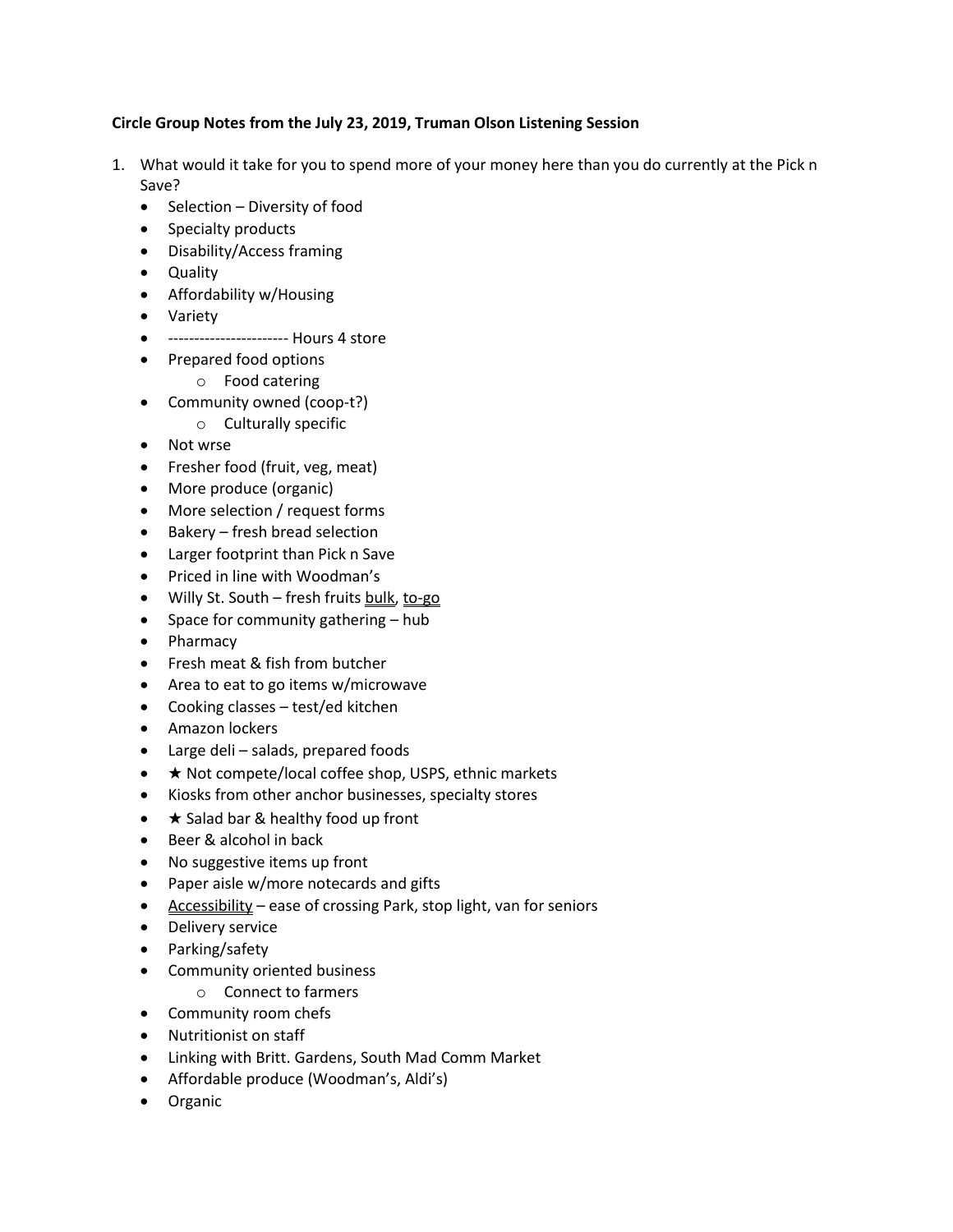- Store supports older adult
- Access parking, comfort of shopper, hours, prepared, comm. Owned oriented culturally specifically serving the population
- Competitive pricing reflect cultural diversity int'l food
- More sales
- More accessible restrooms
- Waste reduction
- Cleanliness
- Ped access
- No fee ATM
- Parking that works
- Shelter at bus station
- EU's characteristics
- Community input box
- Sourced locally
- $\bullet$  Employ local living wage jobs
- Reflect the community
- Loading zone for those taking cabs
- Better selection III
- More specialty products for dietary restrictions
- Promotions to offset the price
- Price point needs to make sense w/healthy
	- $\circ \downarrow$  balance between "boutique" and food needs
- Decent prices for staples
- Better quality produce section
- B access to the building itself
	- o Consider pedestrians & bikes
	- o Crosswalk? Light?
- SSM? Adding pharmacy
- Grocery delivery free services or gather/pickup
- Fresh produce sustainable for local farmers to provide
- Liquor store/volume
- Quality meat/veggies/organic
- Better deli, fresh food
- Replenish things like milk
- Doesn't feel clean
- Lots of folks just go for staples
- Some folks don't feel like the neighborhood needs a store
- Preference for a smaller store esp. ALDI
	- o Cheap, quality, small
- Rebuttal need a full-service store with more variety, more volume
- Pick ahead or delivery of groceries for esp. older adults
- Where do folks shop now?
	- o Wal-Mart, ALDI, Woodman's
- No long lines sometimes Pick n Save can have a wait
- Coop: Maybe too expensive?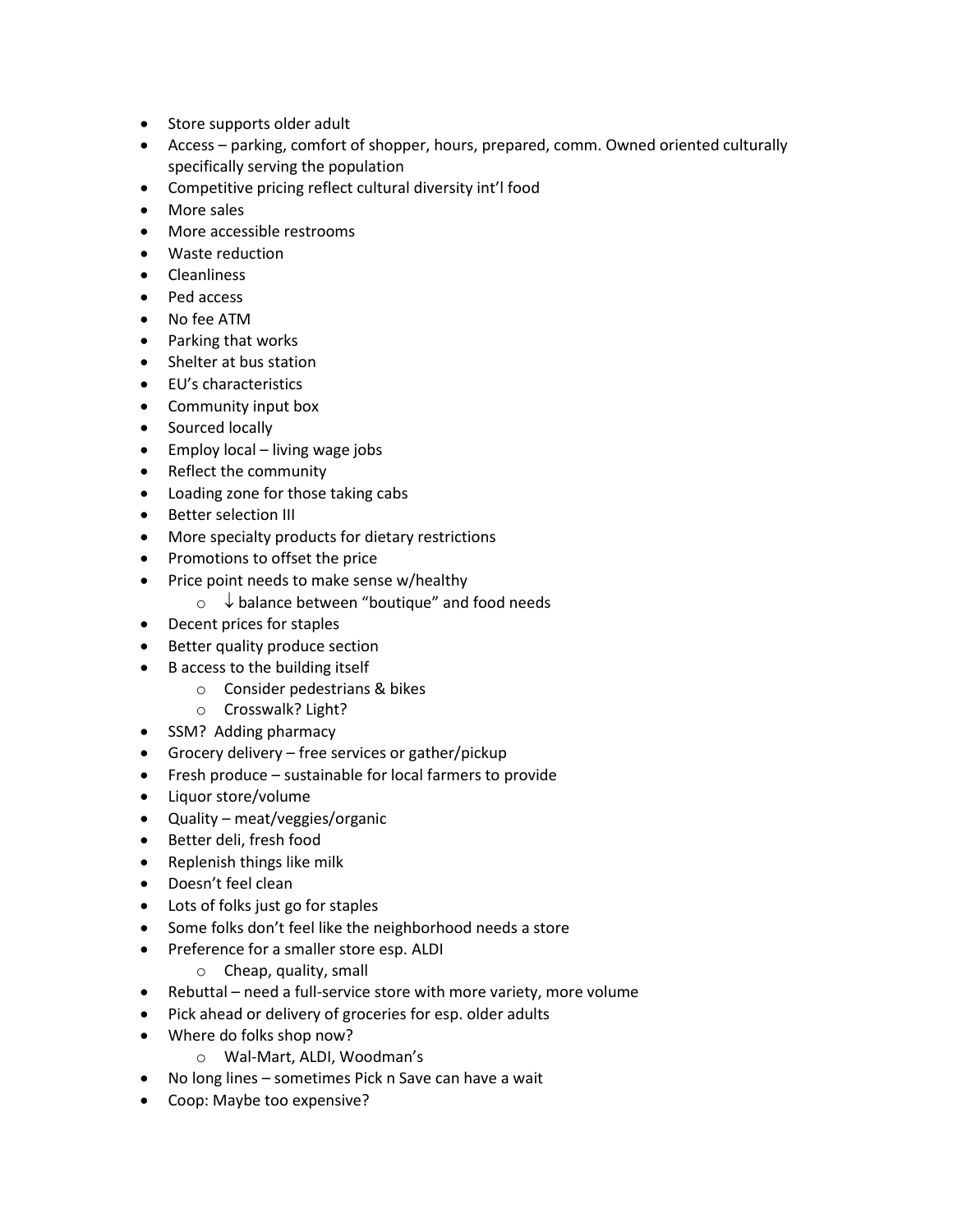- Neighborhood is looking for inexpensive
- More Incentive
	- o Spend more money
- More organic
- Less child labor, non exploitive
- Price (food pantry)
- Milwaukee
	- o 25%
		- o Woodmans, Aldi/Pick
		- o Price produce
		- o What's on sale
- **•** Ethnic produce
- $\bullet$  Fitchburg Pick Save
	- o Cheap produce
	- o Here product is limited
- Aldi
- Currently use fully
- Waited for years
	- o Whole Foods too hi
	- o Affordable
- More organic products
- Vegetarian options
- Likes PnS as is
- High-quality products, incl. organics
- Competitive pricing
- Product diversity
- More international food, esp Asian, Mexican/Latino
- Wider range of sales (special pricing) discount pricing
- "new PnS": variety & quality
- Better/bigger deli higher-qual.
- More accessible restrooms
- Wants an ALDI good fresh food  $\omega$  lower prices only interested in ALDI's
- Nice to have a community-controlled coop organized by the community what coops used to be, such as (illegible) 4 hours
- Larger variety of products; more vegetarian options + lower prices than Pic N SAVE
- Lower prices than Pic N SAVE
- ALDI'S for people who can't afford name brands products
- Affordable FRESH produce + variety + more checkouts
- Better parking safety, enter + exit
- Convenience, especially for one item
- Community oriented business
- Connection to community with a community room w/local chef to share recipes to introduce different cultures to each other
- Already shop at Pick n Save. It is adequate and handy
- More natural foods
- Lower prices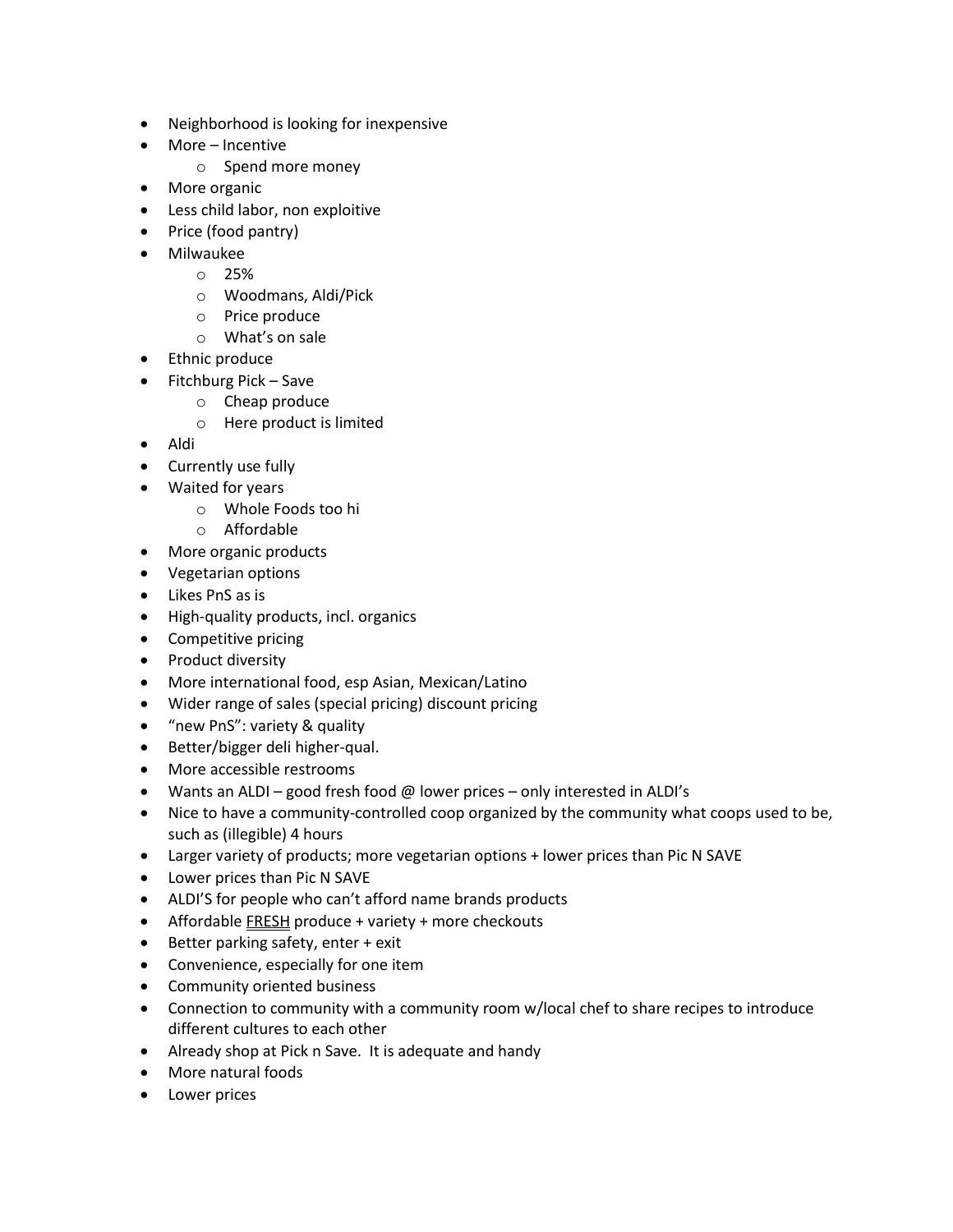- Lower prices for non-food items
- Bigger store with more variety (e.g. better cheese selection)
- More butcher options, cleaner, better customer service, cheaper (hate the current store!)
- Shop at co-op and Trader Joe's. More organic food and grass-fed meat would help
- More natural and organic foods. More ease of getting there on foot and bike.
- More favorite brands.
- Better customer service. A staff service counter open more hours
- Better run store.
- Would shop more if a place like Willy St Co-op opened there.
- Many of us would like to see a model like Willy St Co-op North here.
- Cheap prices are important for retired people in neighborhood.
- Better selection, better variety of meat, dairy, vegetables
- Better help from employees (more helpful employees)
- Less pre-packaged highly processed foods.
- Better natural organic foods.
	- o Sustainably raised meats
- Maintain affordability
- Better accessibility for pedestrians + bikes
	- o Pedestrian signal across Park Street
	- o Slowing traffic for easier access and exiting
- Continue stocking requested items
- Deli improved
	- o Sushi like in Fitchburg Pick n Save
- Needs to have a greater selection in all categories. Limited supply on several items. Would like to see similar items to Monona Pick n Save
	- o Yellow lentils, decaf coffee
- Organic produce/products
- Affordability, higher quality produce
- Important that it serves neighborhood (people of color, etc.)
- Safety crossing Park St./walkability/bikeabilty
- Better meat
- Only "last resort" store now, doesn't fulfill shopping needs
- Accessible to communities being pushed out of the area
- Culturally appropriate food
- Shelter at bus station
- Higher quality dairy: yogurt, cheese, etc.
- Salad bar
- Staff that reflects community
- Affordable
- $\bullet$  Better selection organic, produce, meat, dairy
- Safety for access via foot, bike, bus
	- o Bus station with shelter
- Like Monona Bay Pick n Save
- Salad bar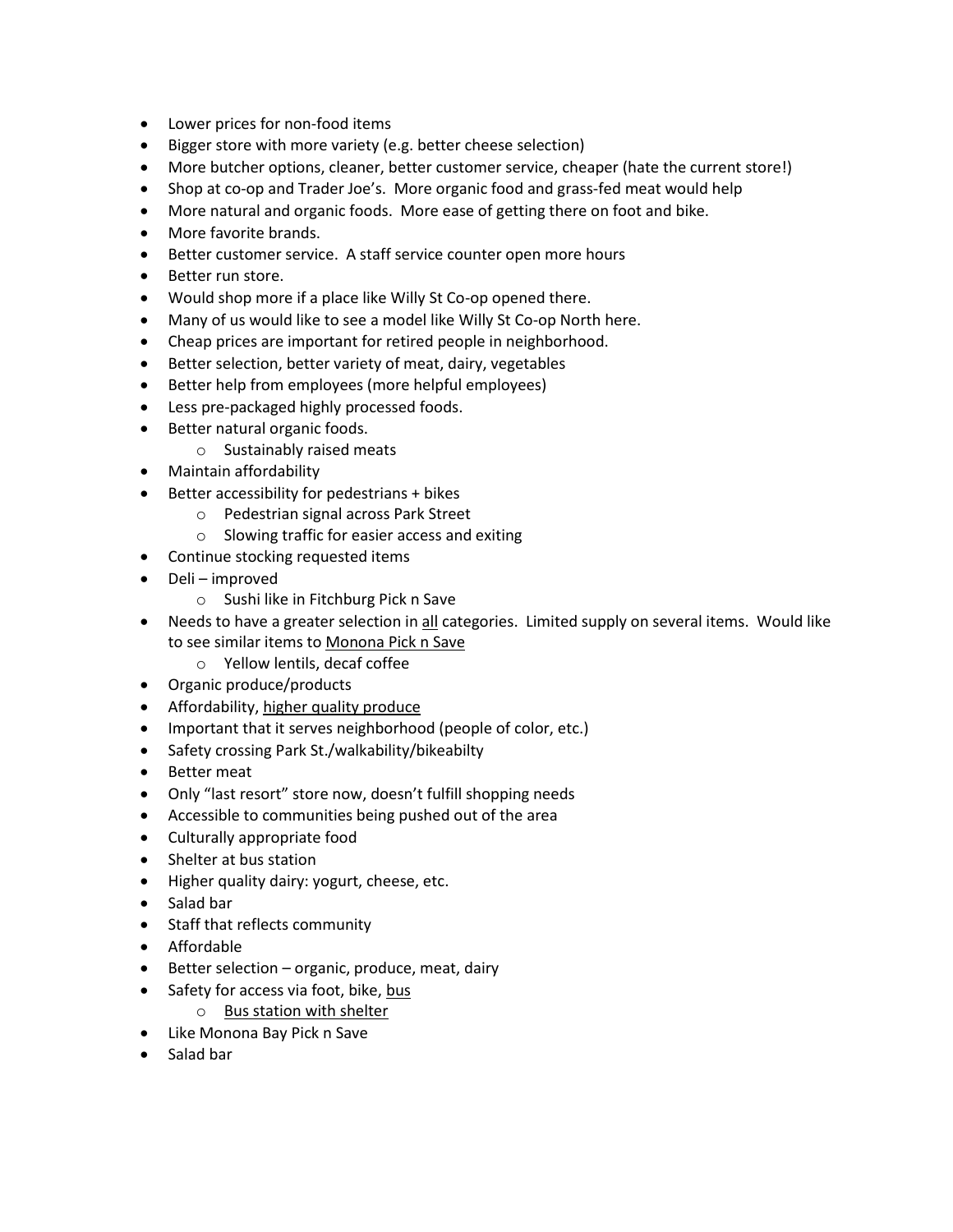- 2. What are the elements or characteristics that are necessary for this store to really work for the community?
	- Convenient hours, early & late
	- Food delivery
	- Food diversity
	- More seafood choices
- 3. What are your concerns with regard to this grocery store? What do you not want to see happen?
	- No store
	- Modern store (size)
	- ach
	- Gentrification
	- $\bullet$  Failure willing to take none
		- o (Illegible) of profit but meet (illegible) needs
	- Quality
	- Large (illegible) Plan
	- "Enough" (illegible)
	- Community plan/community
	- How it integrates w/
	- Don't turn its back/engaged with neighbor
	- Cater to more affluent
	- Close without profits
		- o Public ownership community always has voice
	- Price increases new store
	- Commun. Support not the store we're asking for
	- Cedar St. concern
		- o Accessibility not addressed
	- $\bullet$  Eat up site what abt the rest
	- Promote info abt. what's avail. to all cultures
	- Community comm. Advance notice of mtg.
	- Ignore
	- $\bullet\quad \star$  Connect to food pantry
	- Management not responsive
	- Just having a grocery store
	- $\bullet$  Timing no gap
	- Not serving THIS community
	- Downsizing, less choice
	- People getting priced out
	- Long-lasting opportunity planning for future
	- Protection for current employees
	- Too outfitted
		- $\circ$  Practicality shouldn't be too big
	- How is the co-op model working on the north side?
	- Pricing people out
	- Not a boutique/specialty store
	- Too upmarket of a store that can't sustain a profit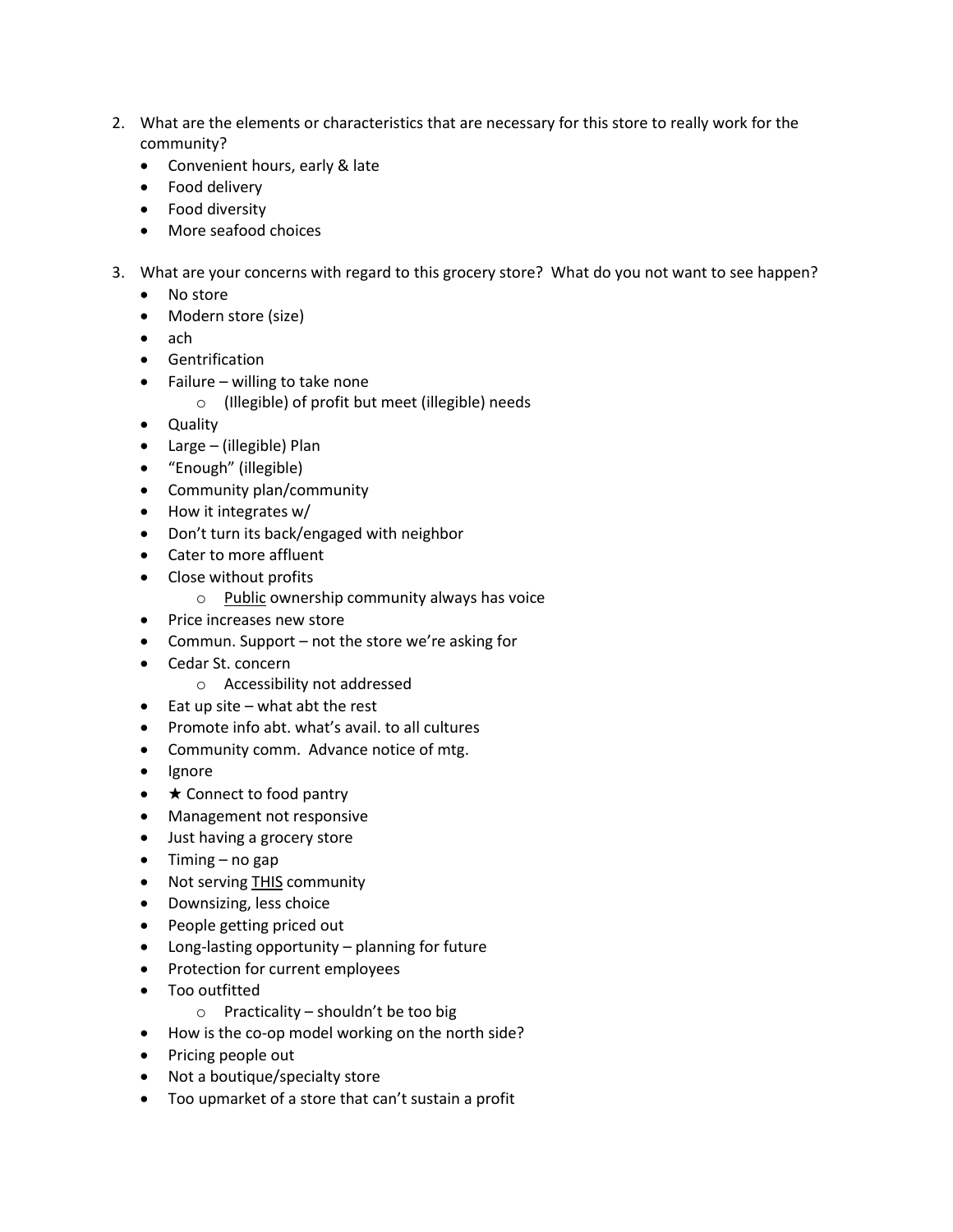- o Successful is not important
- SSM partnership put a pharmacy in the store
- Too small to service this community
- **•** Accessibility
- Unintended consequences
- Fear no grocery store
- Take too long
- Too big a gap
- Will become too expensive (as try to do all this)
- Will it stay in business (organic drives up price)
- New census info
	- o Higher income, drive up price
- Price of new road
- Disabilities not taken in
- How big the project is getting
- Community land trust
- New store will continue current food inaccessibility
- City to many requirements
- Got to be a store
- Store will succeed & store committed
- Not too big/current size
- Littly bigger/wider aisles
- No gap in food access
- Aldi's type store
- Well organized
- Clean
- Non food items
- No scanning of items or bagging
- Not too car-oriented
- Dangerous traffic
- Pedestrian-friendly
- Gentrification lack of affordable food contributes to it
	- o Willy Street Coop is not affordable
- What we seek is not affordable
	- $\circ$  If we want a community center, that is a separate issue
- Footprint of store will dictate, too small to succeed?
	- o Can't have everything
	- o We need a requirement
- People on SNAP, cannot use to pay for delivery
- People with disabilities including mild dementia
- We've got to have a store
- **MUST COMPROMISE**
- Won't be enough customer base (if there is more fresh food more upscale food and not enough demand)